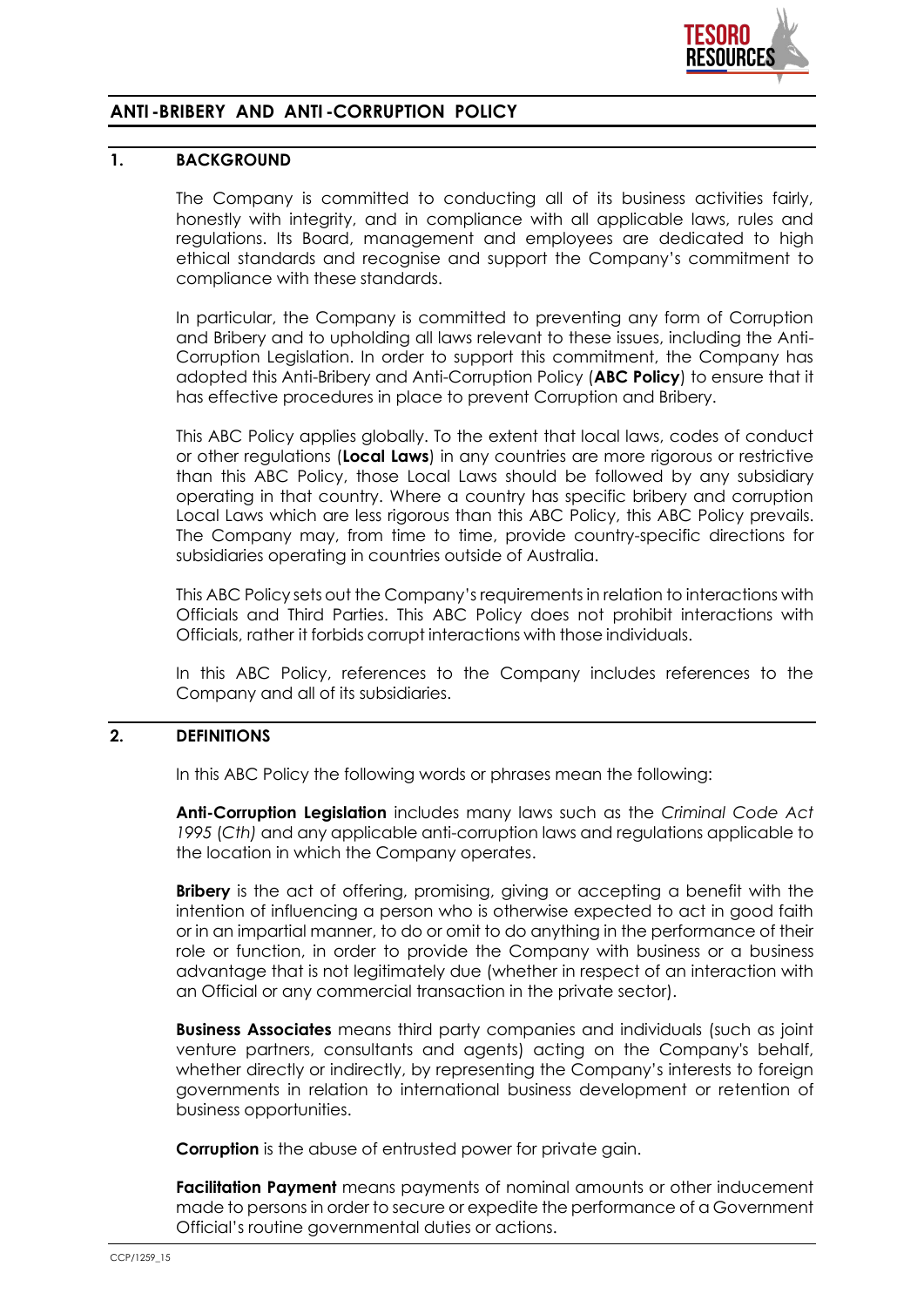**Gifts, Entertainment and Hospitality** includes the receipt or offer of presents, meals or tokens of appreciation and gratitude or invitations to events, functions, or other social gatherings, in connection with matters related to the Company's business unless they:

- (a) fall within reasonable bounds of value and occurrence;
- (b) do not influence, or are not perceived to influence, objective business judgement; and
- (c) are not prohibited or limited by applicable laws or applicable industry codes.

#### **Government Official** means:

- (a) any politician, political party, party official or candidate of political office;
- (b) any official or employee of a domestic or foreign government (whether national, state/provincial or local) or agency, department or instrumentality of any domestic or foreign government or any government-owned or controlled entity (including state-owned enterprises);
- (c) any official or employee of any public international organisation;
- (d) any person acting in a private or public official function or capacity for such domestic or foreign government, agency, instrumentality, entity or organisation;
- (e) any person who holds or performs the duties of any appointment created by custom or convention or who otherwise acts in an official capacity (including, some indigenous or tribal leaders who are authorised and empowered to act on behalf of the relevant group of indigenous peoples and members of royal families);
- (f) any person who holds themselves out to be an authorised intermediary of a government official.

**Item of Value** includes, amongst other things, cash, travel, meals, Gifts, Entertainment and Hospitality, other tangible or intangible benefits or anything of value.

**Money-laundering** means the process by which a person or entity conceals the existence of an illegal source of income and then disguises that income to make it appear legitimate.

**Official** means a Government Official, political party, official or officer of a political party or candidate for political office.

**Personnel** means all persons acting (whether authorised or unauthorised) on behalf of the Company at all levels, including officers, directors, temporary staff, contractors, consultants and employees of the Company.

**Secret Commissions** means offering or giving a commission to an agent or representative of another person that is not disclosed by that agent or representative to their principal to induce or influence the conduct of the principal's business.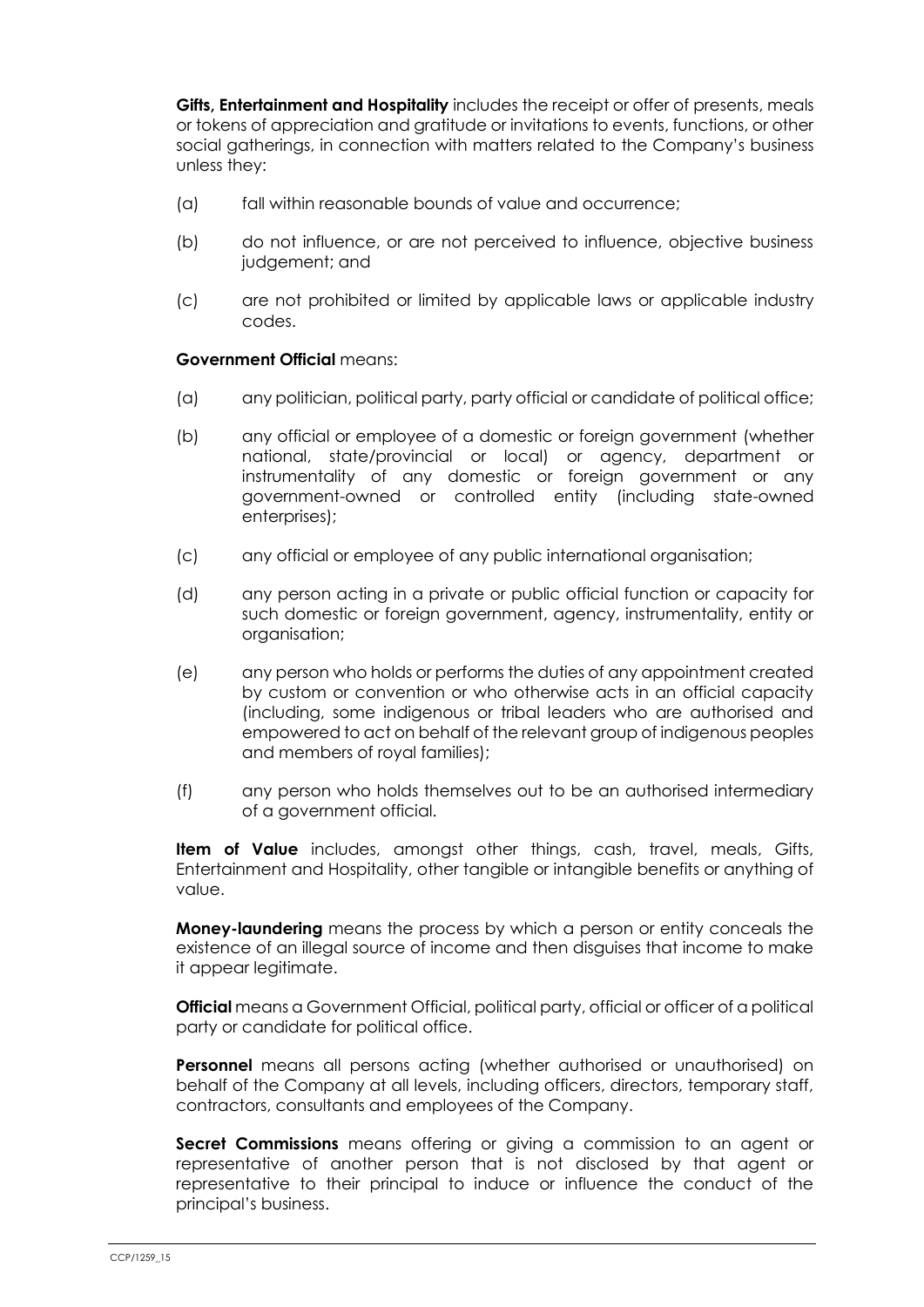**Secure an improper advantage** includes obtaining any commercial or financial benefit.

**Third Party** means any individual or organisation other than Officials, with whom Personnel come into contact during the course of their employment or business relationships associated with the Company.

## **3. PURPOSE**

The purpose of this ABC Policy is to:

- (a) set out the responsibilities of the Company and its management and Personnel in upholding the Company's commitment to preventing any form of Bribery or Corruption; and
- (b) provide information and guidance to Personnel on how to recognise and deal with any potential Bribery and Corruption issues.

## **4. SCOPE AND AUTHORITY**

The Company requires all Personnel to comply with this ABC Policy as well as the Anti- Corruption Legislation. The prevention, detection and reporting of Bribery and other forms of Corruption are the responsibility of all those working for the Company or under its control.

This ABC Policy applies to all Personnel, including directors, temporary staff and contractors, and Business Associates of the Company. This Policy supplements, and does not replace, the Code of Conduct applicable to the Company and any of its subsidiaries.

### **5. RESPONSIBILITY FOR POLICY COMPLIANCE AND TRAINING**

- (a) The Company's Board is responsible for the overall administration of this ABC Policy. The Board will monitor the implementation of this ABC Policy and will review on an ongoing basis the ABC Policy's suitability and effectiveness. Internal control systems and procedures will be audited regularly to ensure that they are effective in minimising the risk of noncompliance with this ABC Policy.
- (b) A copy of this ABC Policy will be made available to all Personnel and in such other ways as will ensure the ABC Policy is available to Personnel wishing to use it.
- (c) All Personnel are required to understand and comply with this ABC Policy and to follow the reporting requirements set out in this ABC Policy. To this end, regular and appropriate training on how to comply with this ABC Policy will be provided to all senior managers and other relevant Personnel by the Board for each business. However, it is the responsibility of all Personnel to ensure that they read, understand and comply with this ABC Policy.
- (d) All Business Associates are required to be made aware of this ABC Policy and to undertake to comply with this ABC Policy in relation to any of their dealings with, for or on behalf of the Company.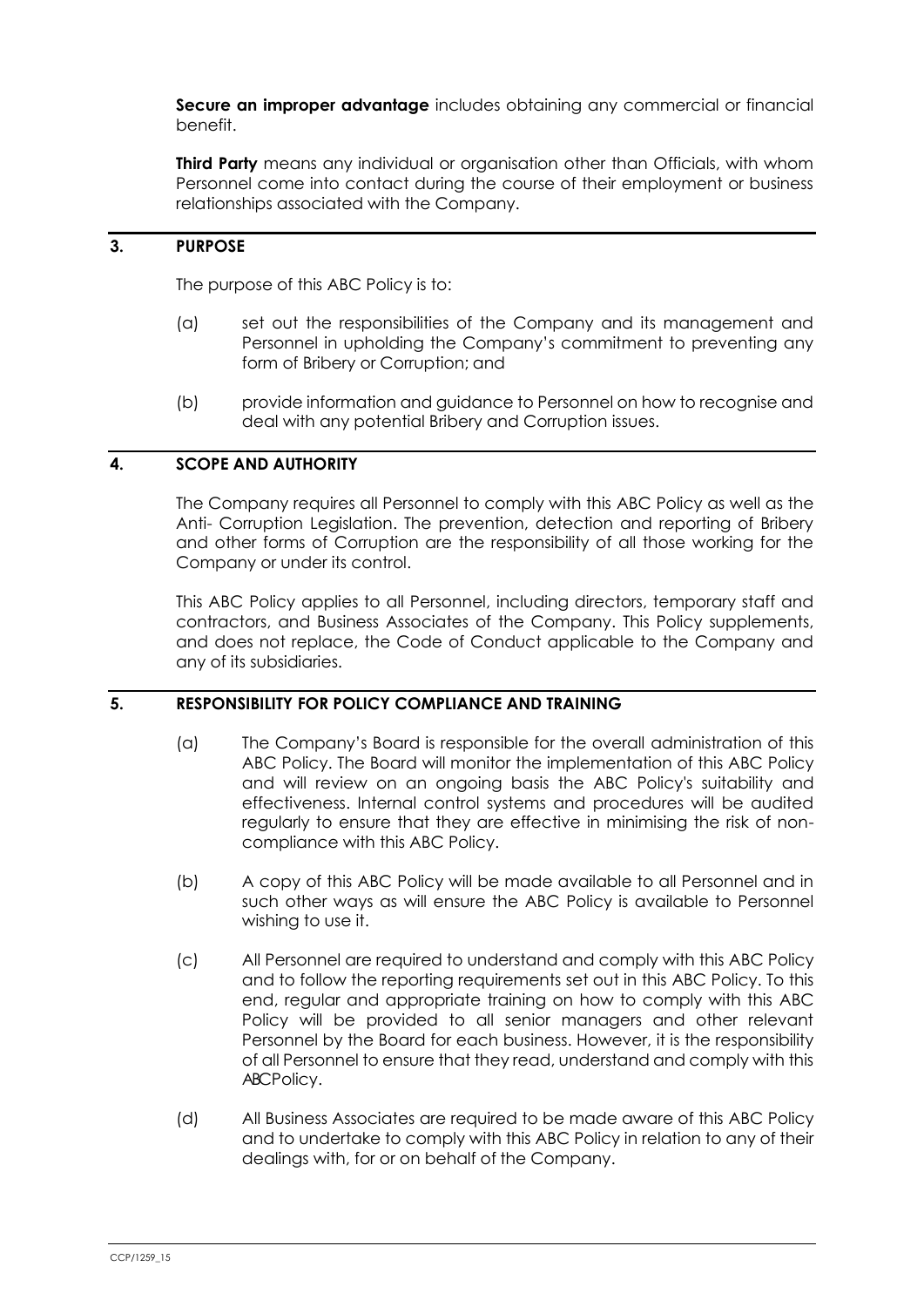(e) The prevention, detection and reporting of Bribery and other improper conduct addressed by this ABC Policy are the responsibility of all those working for or engaged by the Company. All Personnel should be vigilant and immediately report any breaches or suspicious activity to the officer responsible for compliance.

### **6. CONSEQUENCES OF BREACHING THIS ABC POLICY**

- (a) Bribery and the related improper conduct addressed by this ABC Policy are very serious offences that will be taken seriously, reviewed and thoroughly investigated by the Company. Depending on the circumstances, the incident may be referred to regulatory and law enforcement agencies.
- (b) A breach of this ABC Policy may also expose Personnel and the Company to criminal and/or civil penalties, substantial fines, exclusion from tendering for government or private contracts, loss of business and reputational damage.
- (c) Breach of this ABC Policy by Personnel will be regarded as serious misconduct, leading to disciplinary action which may include termination of employment.

# **7. POLICY**

#### **7.1 General**

- (a) Personnel must:
	- (i) understand and comply with this ABC Policy and attend all relevant training;
	- (ii) not engage in Bribery or any other form of Corruption or improper conduct;
	- (iii) not make Facilitation Payments;
	- (iv) not offer, pay, solicit or accept Secret Commissions;
	- (v) not engage in Money-laundering;
	- (vi) not give or accept Items of Value where to do so might influence, or be perceived to influence, objective business judgement or otherwise be perceived as improper in the circumstances.
	- (vii) obtain required approvals for political contributions and charitable donations;
	- (viii) maintain accurate records of dealings with Third Parties; and
	- (ix) be vigilant and report any breaches of, or suspicious behavior related to, this ABC Policy.
- (b) This ABC Policy does not prohibit the giving of normal and appropriate hospitality to, or receiving it from, Third Parties.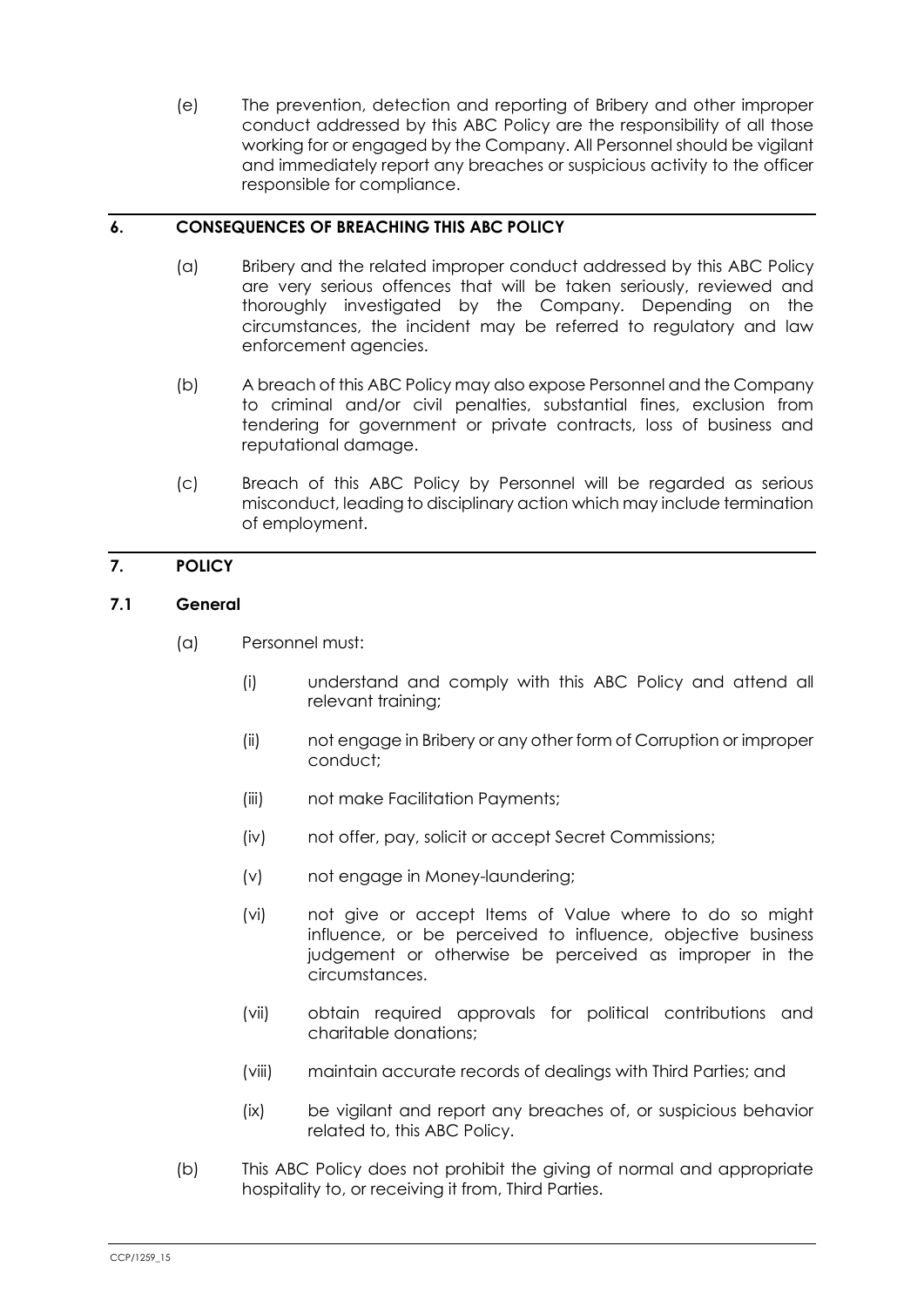## **7.2 Prohibition against Bribery and Corruption**

- (a) The Company strictly prohibits Personnel engaging in or tolerating Bribery or any other form of Corruption or improper conduct.
- (b) The Company's corporate values require that in all aspects of business all Personnel act honestly, adhere to the highest ethical standards, and act in compliance with all relevant legal requirements. In this respect Personnel must not engage in Bribery or any other form of Corruption.
- (c) The prohibition of Bribery under this ABC Policy includes the provision or conveying of an Item of Value to any Third Party, Official or family members of Officials, whether directly or indirectly, to secure any improper advantage or to obtain or retain business. This means that Personnel must not:
	- (i) offer, promise or give an Item of Value with the intention of influencing an Official or Third Party who is otherwise expected to act in good faith or in an impartial manner, to do or omit to do anything in the performance of their role or function, in order to provide the Company with business or an improper advantage; or
	- (ii) authorise the payment or provision of Items of Value to any other person, if it is known, or reasonably should have been known, that any portion of that payment or Item of Value will be passed onto an Official or Third Party to secure an improper advantage or obtain or retain business; or
	- (iii) engage, or procure, a third party to make a payment or provide an Item of Value to an Official or Third Party, (or to procure another person to make such payment or provision), in order to secure an improper advantage or obtain or retain business.
- (d) The prohibition of Bribery under this ABC Policy also includes the request or acceptance of (or the agreement to accept) an Item of Value from an Official or Third Party either:
	- (i) intending that, in consequence, a function or activity should be performed improperly (whether by the requestor/acceptor or another person);or
	- (ii) where the request, agreement or acceptance itself constitutes the recipient's improper performance of a function or activity; or
	- (iii) as a reward for the improper performance of a function or activity (whether by the recipient or another person).

### **7.3 Prohibition on Facilitation Payments, Secret Commissions and Money-laundering**

- (a) The Company does not condone the making of Facilitation Payments, Secret Commissions and Money Laundering.
- (b) Personnel are prohibited from:
	- (i) making Facilitation Payments;
	- (ii) offering, paying, soliciting or receiving Secret Commissions; and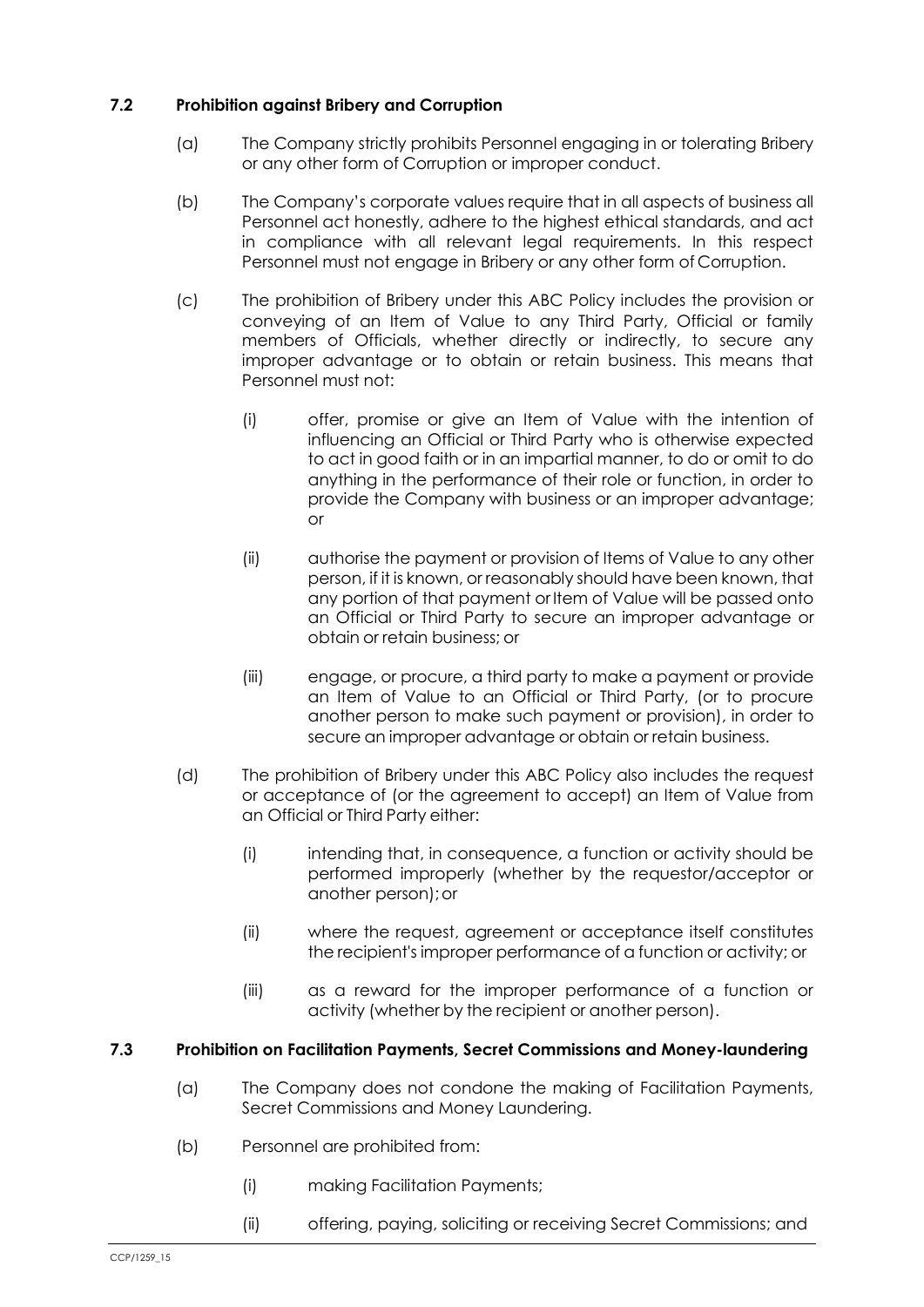(iii) engaging in Money-laundering.

#### **7.4 Political Contributions and Charitable Donations**

#### (a) **Political Contributions**

The Company prohibits Personnel from making political contributions to Officials on behalf of the Company. Any donations above a level determined in Federal legislation must be disclosed annually to the Australian Electoral Commission and will be published on its website.

This ABC Policy does not seek to curtail an individual's freedom to make political contributions in their personal capacity.

The context of any other political contributions is key in determining their appropriateness. For instance, it is permissible for the Company to make a payment to attend a political function in circumstances where such payment could not be construed as an attempt to influence the political party.

If you are in any doubt as to the appropriateness of any political contribution, you should consult the Board before it is given or accepted or otherwise as soon as possible.

#### (b) **Charitable Donations**

The Company can only make charitable donations that are legal and ethical under Local Laws and practices. In order to ensure that donations made by the Company to charitable organisations are for proper charitable purposes, Personnel must only make donations on behalf of the Company to charitable organisations previously approved by the Company and within approved financial limits.

A list of approved charitable organisations is to be maintained by the Board and provided upon request.

### **7.5 Interactions with Officials and Third Parties must be Compliant**

- (a) All interactions with Officials, Third Parties and Business Associates must comply with this ABC Policy, and the Company and Personnel must not take any actions, whether direct or indirect, which create the appearance of impropriety regardless of whether there is any improper intent behind theiractions.
- (b) The prohibitions under this ABC Policy include a prohibition on Personnel using personal funds to undertake any interaction or transaction that is prohibited under this ABC Policy.

#### **7.6 Documentation and Recordkeeping**

- (a) As part of the Company's commitment to open and honest business practice the Company requires all of its businesses to maintain accurate books of account and records.
- (b) The Company and its subsidiaries must keep accurate and complete records of all business transactions: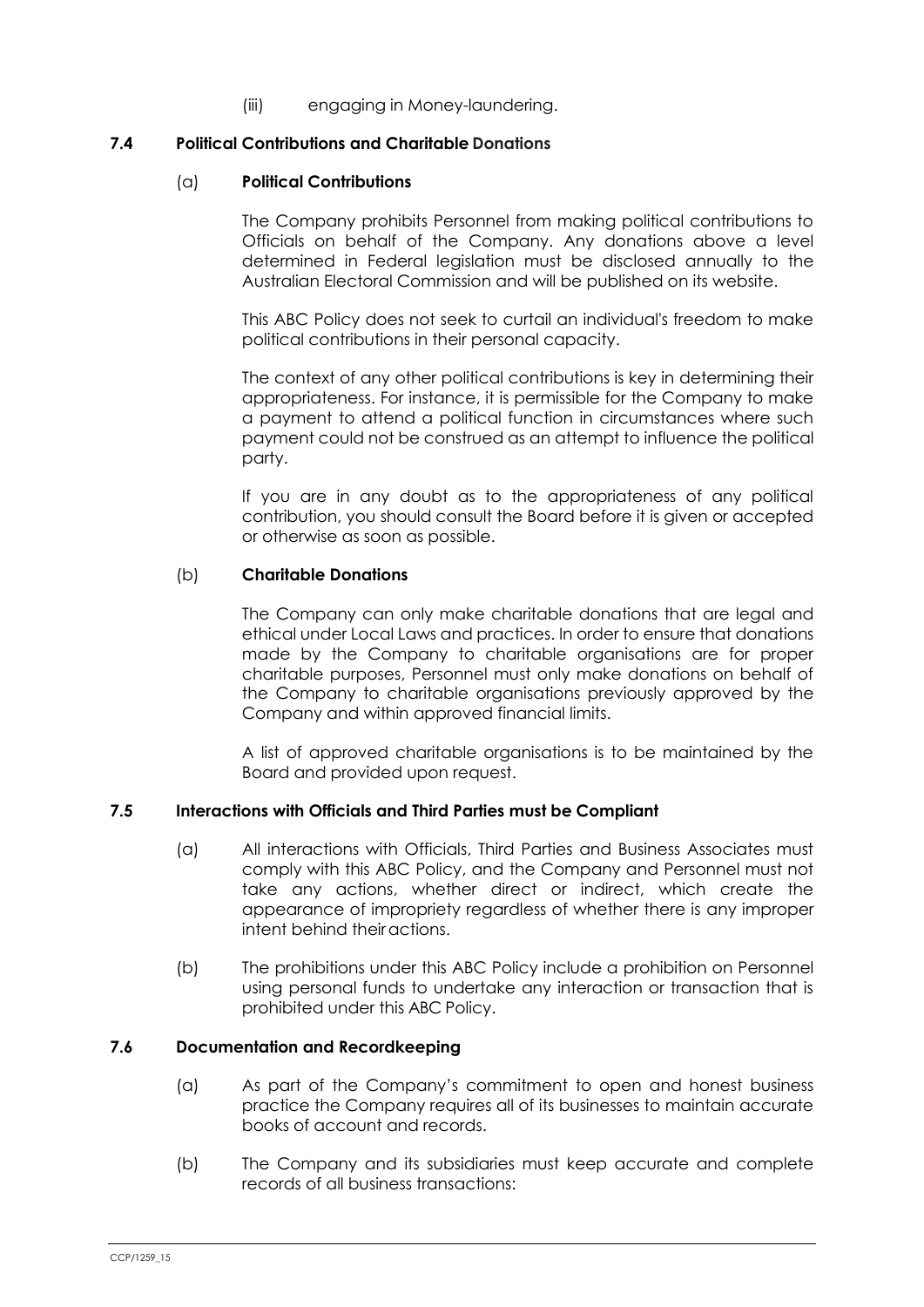- (i) in accordance with generally accepted accounting principles and practices;
- (ii) in accordance with the Company's accounting and finance policies; and
- (iii) in a manner that reasonably reflects the underlying transactions and events.
- (c) It is the responsibility of all Personnel to ensure that all business transactions are recorded honestly and accurately and that any errors or falsification of documents are promptly reported to the appropriate member of the senior management team of the relevant business, and corrected. No accounts are to be kept "off the books" to facilitate or conceal improper payments.

### **7.7 Compliance with Local Laws Required**

If Local Laws in a particular country or region are more restrictive than this ABC Policy, then any Personnel, including any Business Associates operating in that country or region must fully comply with the more restrictive requirements.

### **7.8 Reporting Violations and Suspected Misconduct**

- (a) Any Personnel or stakeholder who believes that a violation of this ABC Policy or any laws has been committed, is being committed, or is being planned, should report the matter immediately to the Board.
- (b) If anyone is unsure whether a particular act constitutes Bribery, a Facilitation Payment, Secret Commission, Money-laundering or an improper Item of Value, or has any other queries, they should ask the Board.

# **7.9 Protection**

- (a) The Company prohibits retaliation against anyone reporting such suspicions.
- (b) Personnel who wish to raise a concern or report another's wrongdoing, or who have refused pressure to either accept or offer a bribe, should not be worried about possible repercussions. The Company encourages openness and will support any Personnel who raises genuine concerns in good faith under this ABC Policy.
- (c) If you are not comfortable, for any reason, with speaking directly to the Board, the Company has a Whistleblower Protection Policy which affords certain protections against reprisal, harassment or demotion for making the report.

# **8. MONITORING AND REVIEW**

- (a) Material breaches of this ABC Policy will be reported to the Board or a committee of the Board.
- (b) The Board will monitor the content, effectiveness and implementation of this ABC Policy on a regular basis. There may also be independent reviews taken from time to time. Any findings, updates or improvements identified will be addressed as soon as possible.